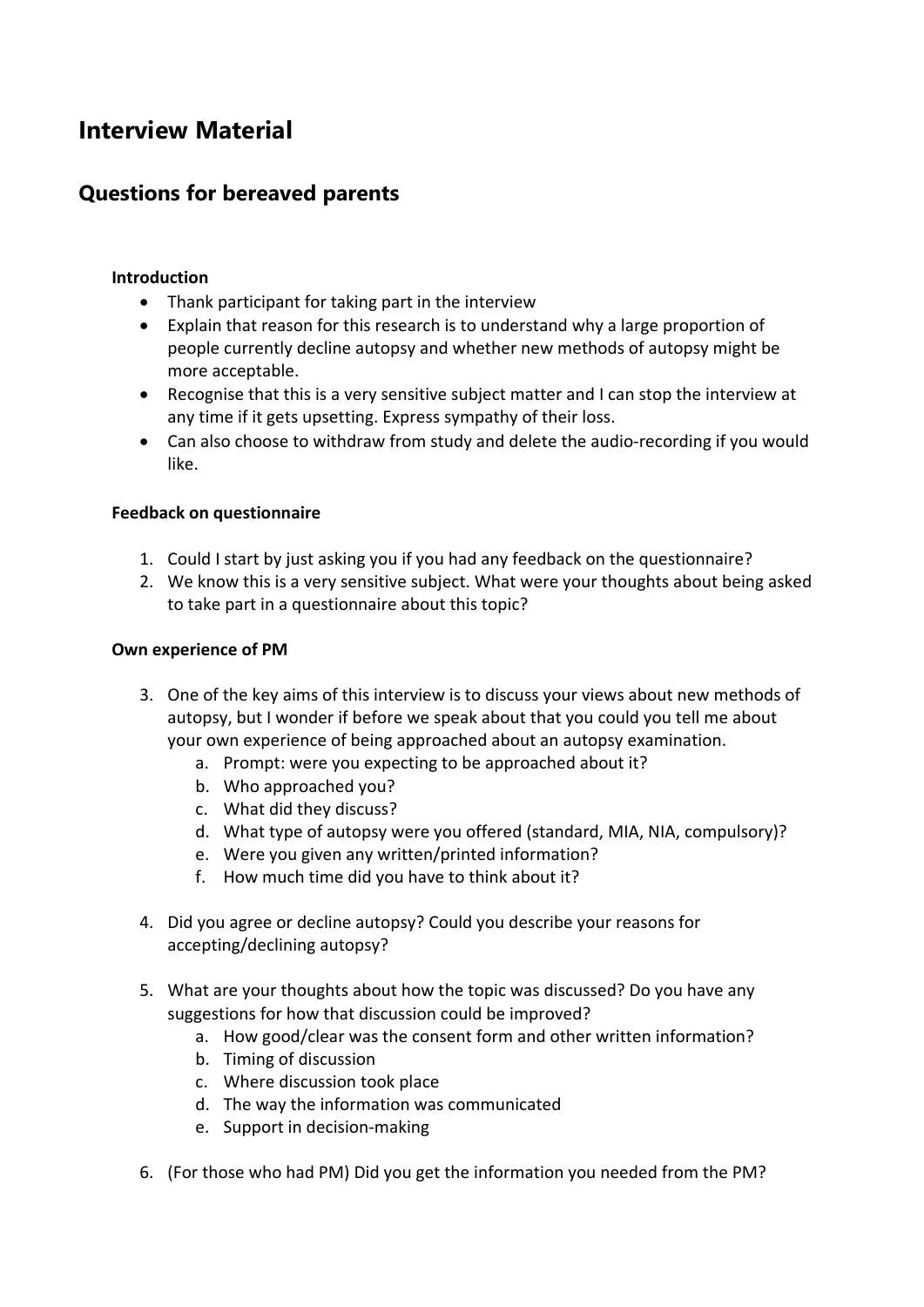- a. How long did it take to get the results?
- b. Were they helpful? In what way?
- c. After the PM, did you see the baby/child? What was that like?
- 7. Reflecting back on your experience, how do you feel now about agreeing/declining PM?
	- a. Has there been any long term impact .g. psychological
	- b. Are these related to procedure itself .e.g invasiveness?
	- c. Impact on having further children
	- d. Any regrets about accepting / declining?

## **Introduce non-invasive autopsy with MRI**

- 8. What are your thoughts about this new method?
	- a. Prompt: is it preferable or not to the standard method?
	- b. What are the advantages?
	- c. What are the disadvantages?
	- d. Views about placenta being taken away for examination?
	- e. Views about baby being in the MRI scanner?
- 9. Would MIA with MRI be acceptable to you? Why/why not?

## **Introduce MIA with MRI and tissue sampling**

- 10. What are your thoughts on this method?
	- a. Prompt: is it preferable or not to the standard method?
	- b. Is it preferable to the MIA method?
	- c. What are the advantages?
	- d. What are the disadvantages?
	- e. Views on size of cut
- 11. Would MIA with tissue sampling be acceptable to you?
- 12. If you had been offered all 3 options, which would you have chosen? Why? Why not the other methods?

### **General**

- 13. Do you have any other thoughts on these new methods of autopsy, or autopsy in general that you would like to share?
- 14. Do you have any thoughts about the terminology health professionals should use when discussing investigation after the loss of a baby/child?
	- a. Probe: Is the term 'investigation after death' preferable to post mortem or autopsy?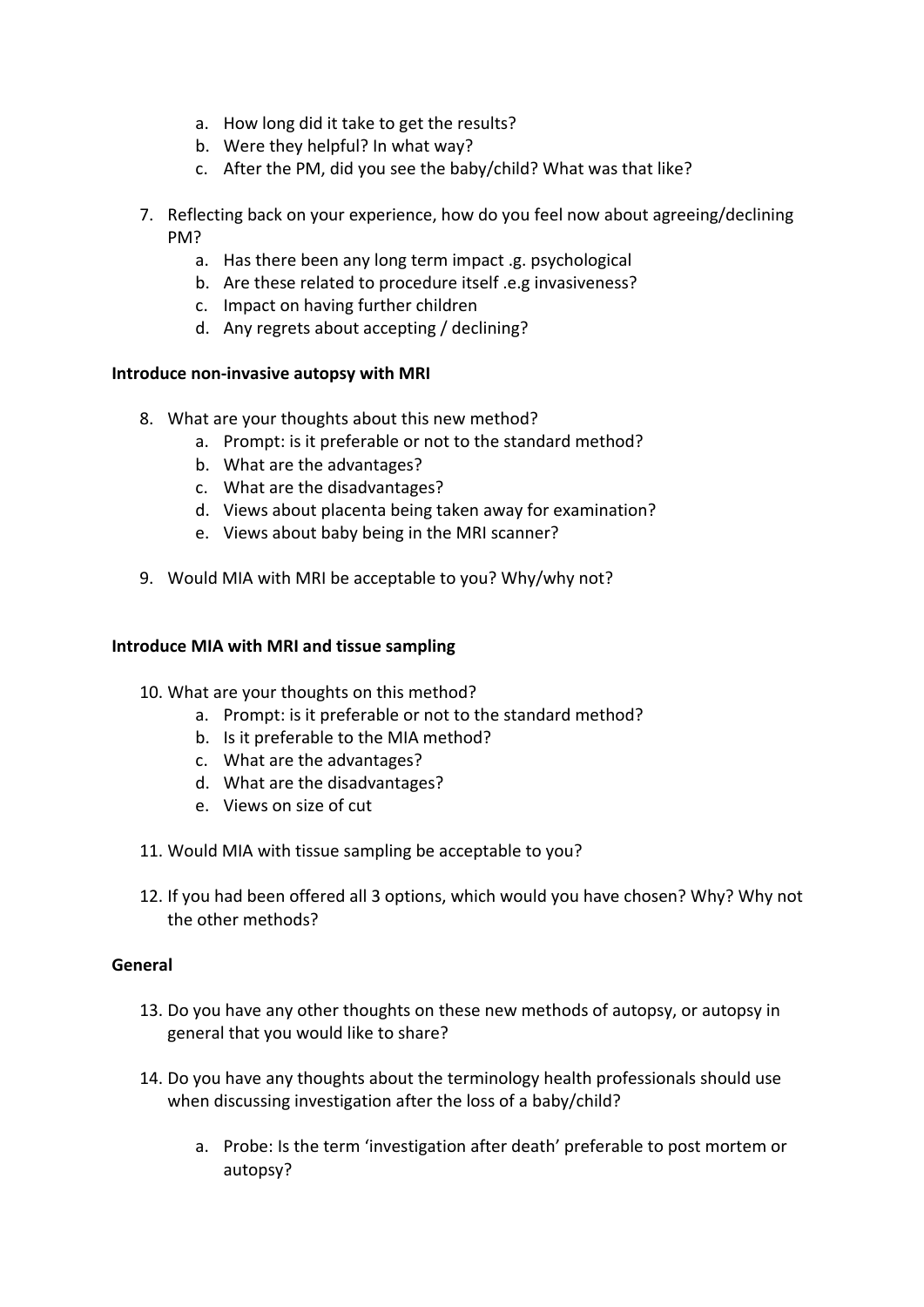- b. What about the terms I've been using for these new methods such as minimally invasive autopsy and non-invasive autopsy?
- c. Are there any other suggestions you have for the terminology we could use?
- *15. For parents for whom compulsory autopsy was required by HM coroner.* 
	- a. At present compulsory autopsies as required by HM coroner are conducted as standard autopsies. What would be your views on using less invasive methods of examination in these cases?
	- b. Do you think a choice of methods (standard/MA/NIA) should be offered to parents in this situation? Why?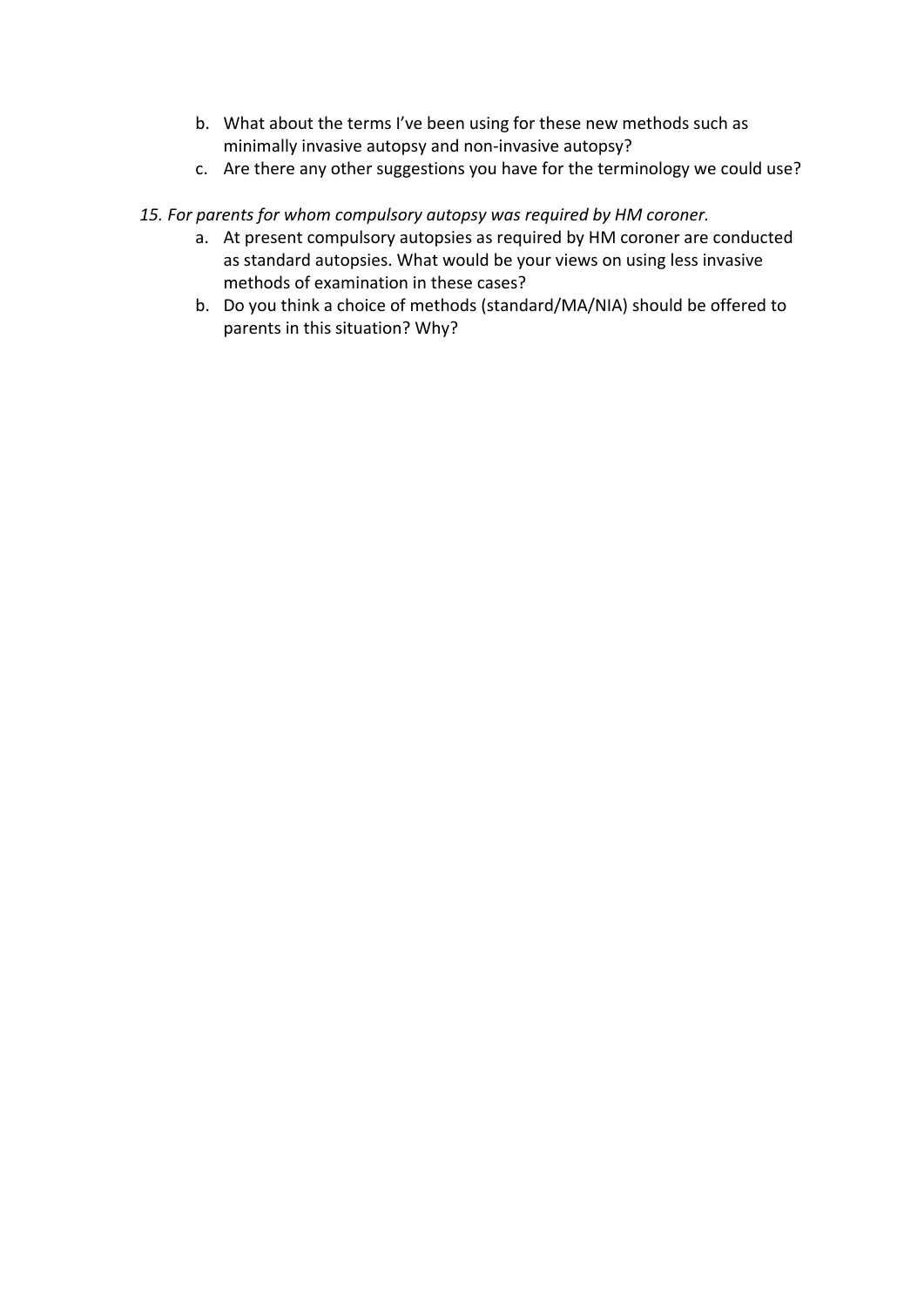# **Questions for health professionals and coroners**

# **Health Professionals**

- 1. Could you start by telling me what you do and your experience talking to patients re autopsy.
	- a. Who would you offer PM to?
	- b. When would you raise the issue?
	- c. Who else discussed the topic with parents?
	- d. What is the hospital policy? What consent form do you use? (do they have a copy)
- 2. In your experience what are parents views regarding traditional PM?
	- a. What are the reasons they accept?
	- b. What are the reasons they decline?
	- c. What is uptake? Are there any groups more or less likely to consent (religion; stillbirth v Top v neonatal etc)
- 3. What has been your experience of discussing autopsy with people of different faiths?
	- a. Muslims
	- b. Jews

## *Describe non-invasive autopsy with MRI*

- 4. What are your views on this new method?
	- a. Have you any experience of offering it?
- 5. What do you think would be the views of bereaved parents towards this new method of PM?
	- a. Why might they accept
	- b. Why might they decline
- 6. Would it be acceptable to parents who currently decline standard autopsy?
	- a. Probe: Parents from particular religious/ethnic groups?
	- b. Any parents to whom it would not be acceptable?
- 7. Are there any religious/cultural reasons why this new method would be acceptable or unacceptable?

### *Describe minimally invasive autopsy with MRI and tissue sampling*

- 8. What are your views on this new method?
	- a. Have you any experience of offering it?
- 9. What do you think would be the views of bereaved parents towards this new method of PM?
	- a. Why might they accept
	- b. Why might they decline
- 10. Would it be acceptable to parents who currently decline standard autopsy?
	- c. Probe: Parents from particular religious/ethnic groups?
	- d. Any parents to whom it would not be acceptable?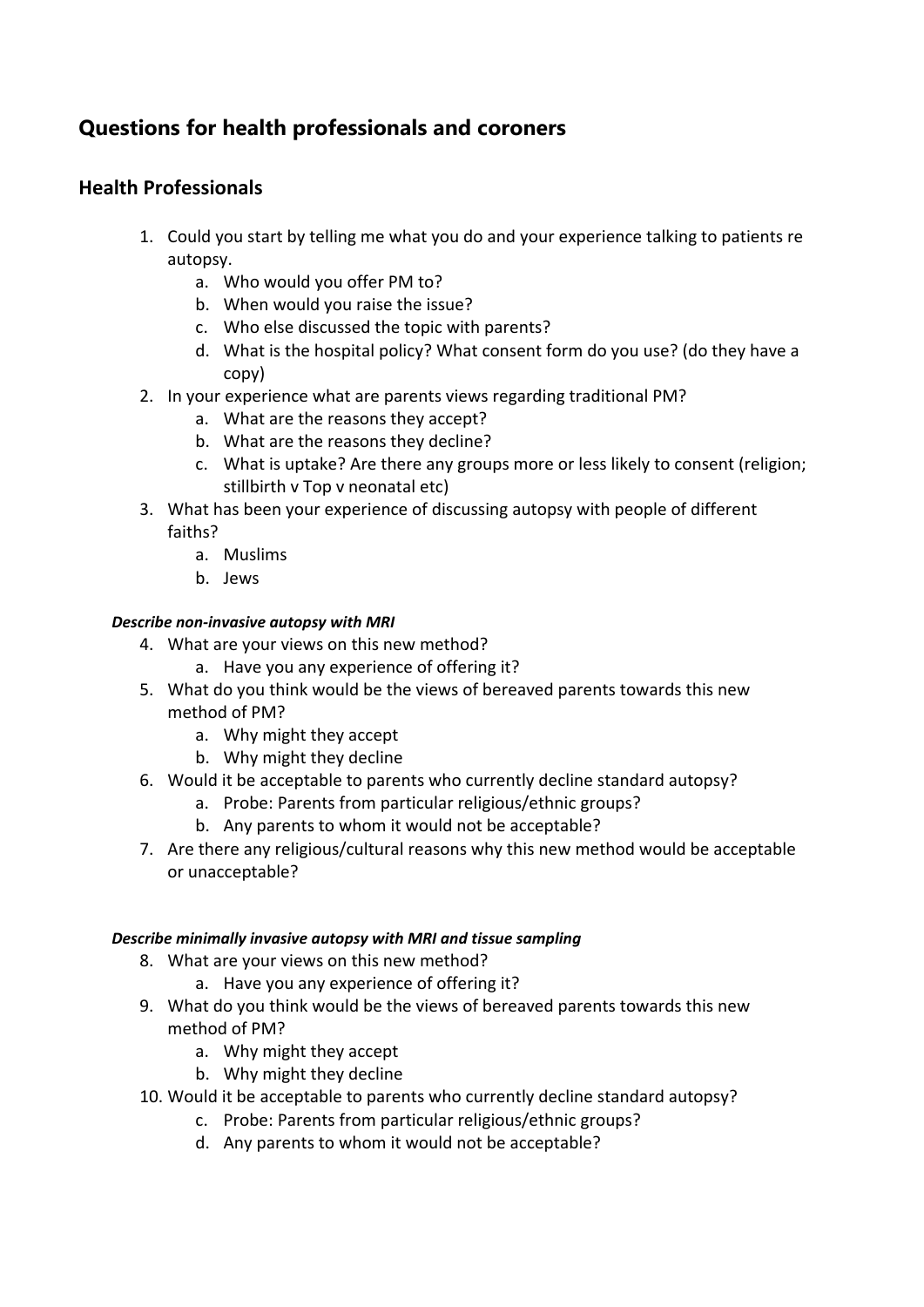- 11. Are there any religious/cultural reasons why this new method would be acceptable or unacceptable?
- 12. Do you have any experience of discussing MIA/NIA with parents? If YES, what has been the reaction?
- 13. Do you think for most people these methods would be preferable to standard PM?
- 14. Which of the 2 methods we've discussed do you think would be preferable to most people and why?
	- a. Why might people prefer Standard PM to MIA/NIA?
- 15. How do you think doctors could improve the discussion they have with patients in relation to investigation after death?

### *General*

- 16. How do you think doctors might make investigations after death more acceptable to people that are currently likely to decline?
	- a. Probe: Are there things doctors could focus on when discussing autopsy?
	- b. Does the religious/ethnic background of the doctor matter?
	- c. Language of the information/consent form?
- 17. What education and support needs to be in place for HCPs offering new methods of investigation after death?
- 18. In what way can we ensure discussions around autopsy are discussed in culturally appropriate ways? What are your experiences with having such types of conversations?
- 19. When talking about new methods of investigation after death, what term do you think is most appropriate, non-invasive autopsy, less invasive autopsy or investigation after death? Are there any other suggestions you have for the terminology we could use?
- 20. Is there anything else you find helpful when discussing PM?
- 21. Do you have any further thoughts on any of the issues we have discussed today that you think are important to mention?

# **Coroners**

- 1. Could you start by telling me what you do and your experience talking to patients about PM.
	- a. In what circumstances would someone be required by law to have a PM?
	- b. How do you interact with hospitals regarding child deaths?
	- c. Do you have any contact with parents before or after the PM?
	- d. Would an individual family's requests about PM be considered?
- 2. In your experience what are parents views regarding traditional PM?
	- a. What are their concerns?
- 3. What, if any, concerns do you experience from:
	- a. Health professionals
	- b. Religious leaders
- 4. What has been your experience of conducting PM for people of different faith groups?
	- a. Muslims
	- b. Jews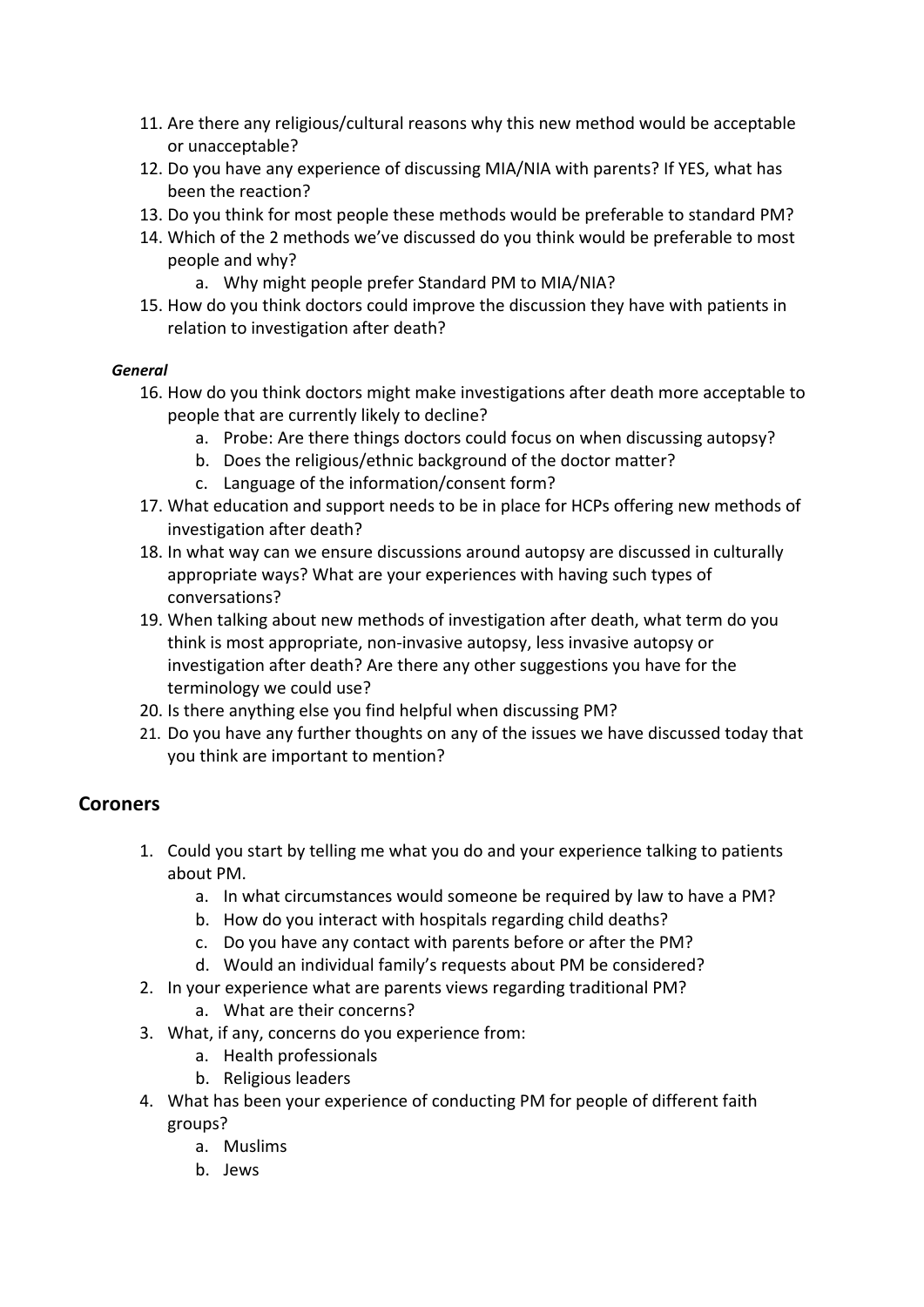## *Describe non-invasive autopsy with MRI and minimally invasive autopsy with MRI and tissue sampling*

- 5. What are your views on these new methods?
	- a. Have you had any requests from parents/HPs about using MIA/NIA?
	- b. Have you any experience of using either of them? If so which?
	- c. If yes, in what circumstances did you use MIA/NIA?
	- d. If no, would there be any circumstances when you might consider using MIA/NIA? If yes, when?
	- e. What has been/might be the impact on your work of offering MIA/NIA?
- 6. Do you have any concerns about MIA/NIA? If so what?
	- a. Would there be any practical/logistical difficulties in using MIA/NIA? (Prompt: availability of MRI scanner)
- 7. What do you think would be the views of bereaved parents towards these new methods of PM?
	- a. Do you think offering the option of MIA/NIA would make the procedure more acceptable to bereaved parents? If yes, why? If no, why not?
- 8. Would it make it easier for you if parents were more accepting of PM generally?
- 9. Do you have any further thoughts on any of the issues we have discussed today that you think are important to mention?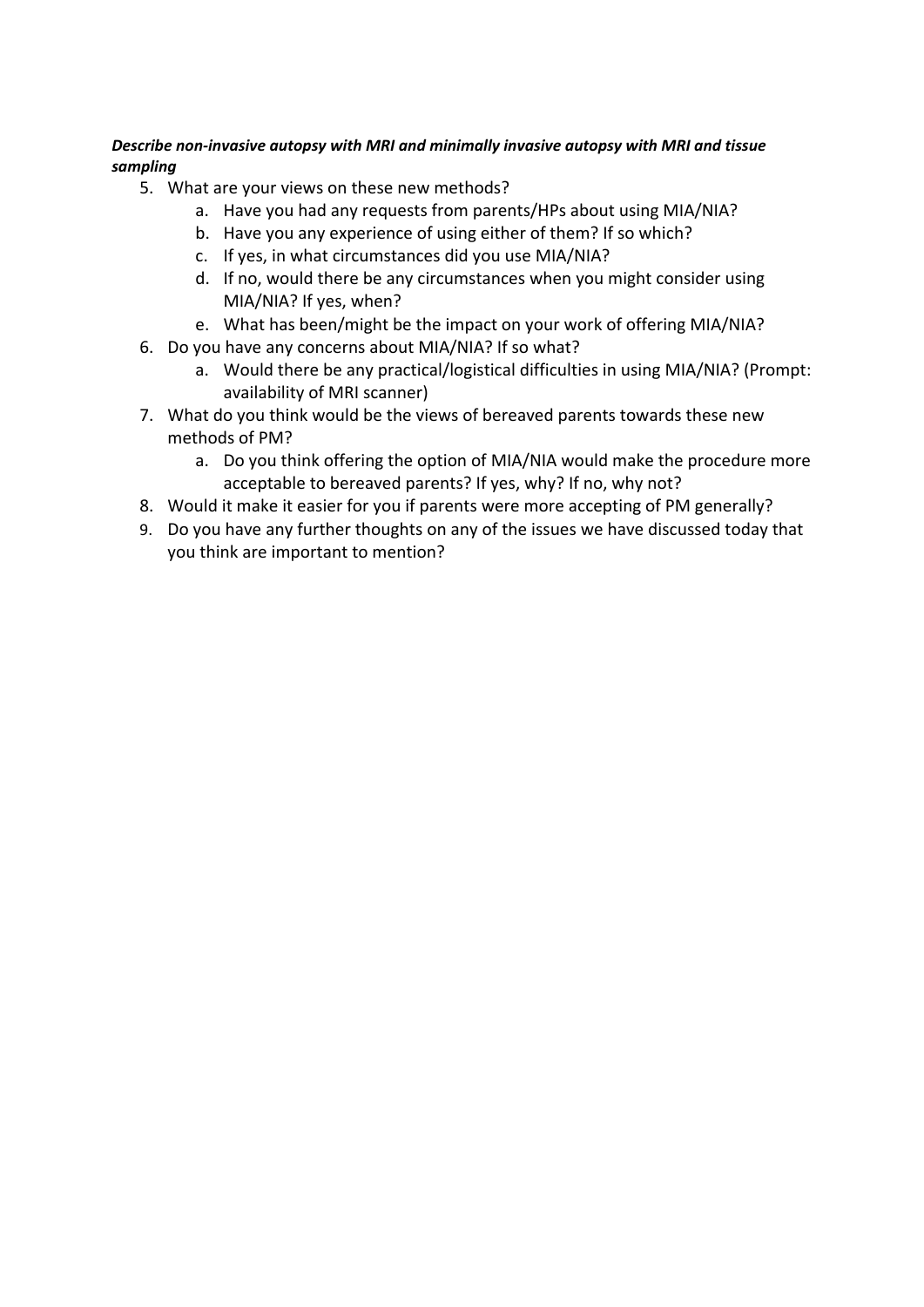# **Questions for religious and community leaders**

- 1. Could you start by telling me a little bit about your religion's view towards PM?
	- a. Religious v cultural attitudes
	- b. Differences amongst different religious sects

## *Describe standard autopsy*

- *Usually involves a procedure like an operation in which all parts of the body can be examined in detail, including the internal organs (lungs, heart etc).*
- *A large incision is made in the chest and stomach and each organ is then removed and examined.*
- *Depending on the circumstances an incision may also be made around the head so that the brain can be removed and examined.*
- *In most cases the doctor will remove a small sample of tissue from these organs to examine later under a microscope.*
- *The organs are then put back and the incision is closed securely.*
- *Using this approach, in around 30-40% of cases, additional information is found which may help answer some of the questions above.*
- *This type of autopsy is considered the 'standard' as it is the usual procedure and may provide most information.*
- 2. In your experience, have you met or worked with any parents that have lost a child/pregnancy unexpectedly and have been approached by the hospital about an autopsy?
	- a. Respecting confidentiality, can you remember what their experience was and whether overall it was positive or negative?
	- b. What were their reasons for accepting/declining?
	- c. What questions do they ask about PM?
	- d. What response do you give?
- 3. Could you describe how your particular religious/cultural community views autopsy?
	- a. Prompt: Are there any religious/cultural reasons why it is acceptable/unacceptable? Removal of organs before returning them to body? Cutting body?
- 4. How do you think parents in your religion/community might feel about standard autopsy?
- 5. Would families from your community be treated any differently by the community if they consented or declined to standard autopsy?

### *Describe non-invasive autopsy with MRI*

- *Recently, a new type of autopsy has been developed called non-invasive autopsy.*
- *It does not require any incisions to the body.*
- *Instead it is based around an examination of the body using a special type of imaging (like an X ray) called an MRI which is non-invasive.*
- *It can also include examination of the placenta or bloods (blood prick test)*
- *In some cases this approach alone is not as good as a standard autopsy, mainly because there is no tissue to examine under a microscope*
- *However, there may still be some cases in which a standard autopsy provides most information.*
- 6. How do you think parents in your community might feel about this new method of autopsy?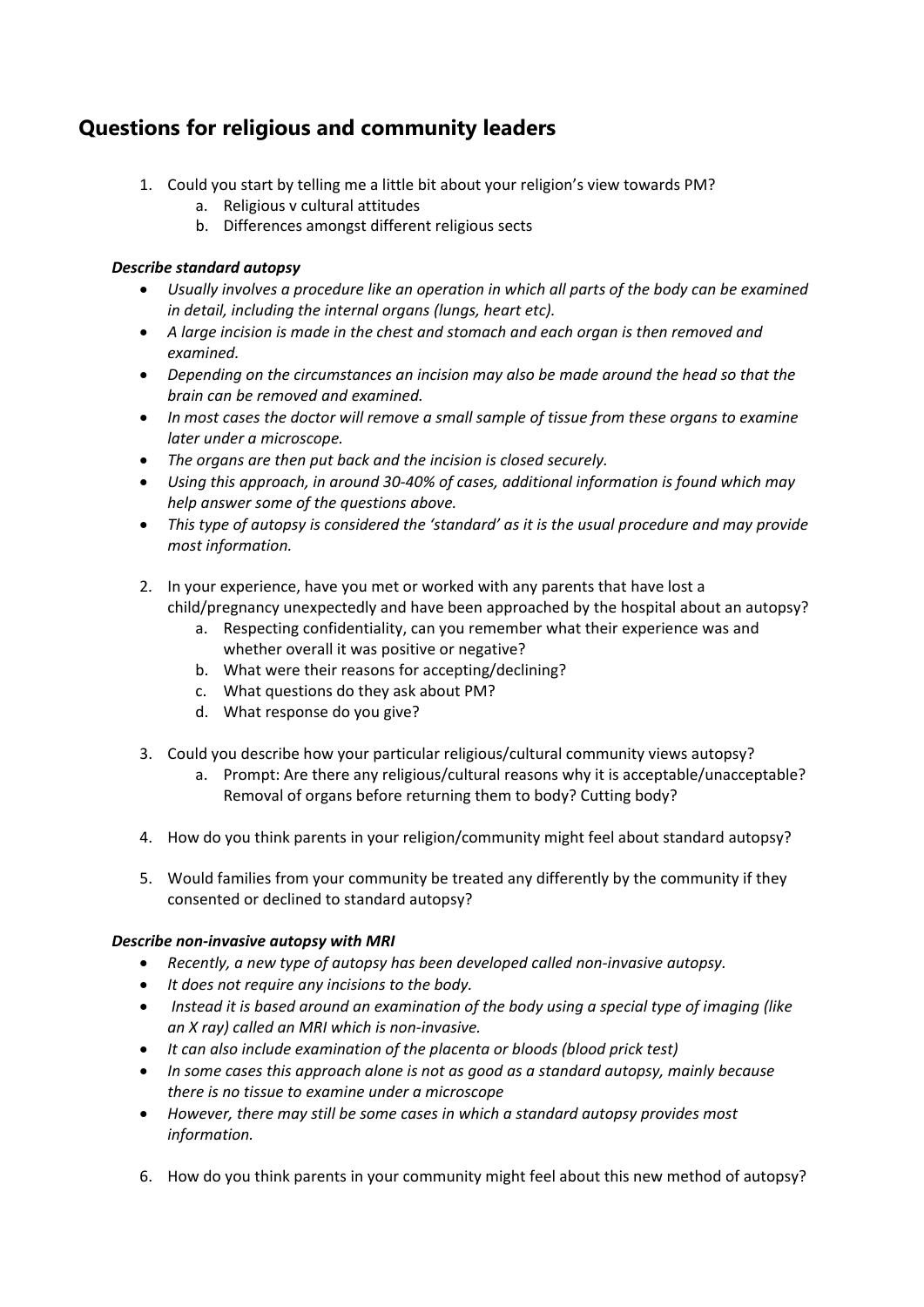- 7. Are there any religious/cultural reasons why this new method would be acceptable or unacceptable?
- 8. Do you think it would be acceptable to parents who currently decline standard autopsy?

#### *Describe minimally invasive autopsy with MRI and tissue sampling*

- *Another option being developed is to have minimally invasive autopsy which involves imaging as above but also include examination of internal organs and tissue sampling all done using a 'keyhole surgery' technique.*
- *Requires a small incision (around 10-20mm) to the upper stomach area and a very small camera (like a thin telescope) is inserted into the body which enables the doctor to see the internal organs on a TV monitor.*
- *Using a fine instrument the doctor is also able to sample small pieces of tissue to examine under a microscope if required. The small incision is then closed securely.*
- *This type of autopsy is very new and research is still underway to see how reliable it is. However, because organs can be examined and tissue samples are available, it is likely to be almost as reliable as a standard autopsy examination in most cases. Since it's minimally invasive, there are very few marks left on the body.*
- 9. How do you think parents in your community might feel about this new method of investigation after death I described?
- 10. Are there any religious/cultural reasons that you know of why this new method would be acceptable or unacceptable?
- 11. Do you think it would be acceptable to parents who currently decline standard autopsy?
- 12. Do you have any experience of discussing MIA/NIA with bereaved parents? If YES what has been their reaction?
- 13. Out of all the different options we have discussed, which do you think would be preferable to people from your community?
	- a. Probe: If the new methods of autopsy that I have described are both unacceptable, is there any way that autopsy could be delivered in a way that IS acceptable to your community?
- 14. How do you think doctors could improve the discussion they have with patients from your community in relation to investigation after death?
	- a. Things they could focus on when discussing autopsy?
	- b. Does religious/ethnic background of the doctor matter?
- 15. Do you have any further thoughts on any of the issues we have discussed today that you think are important to mention?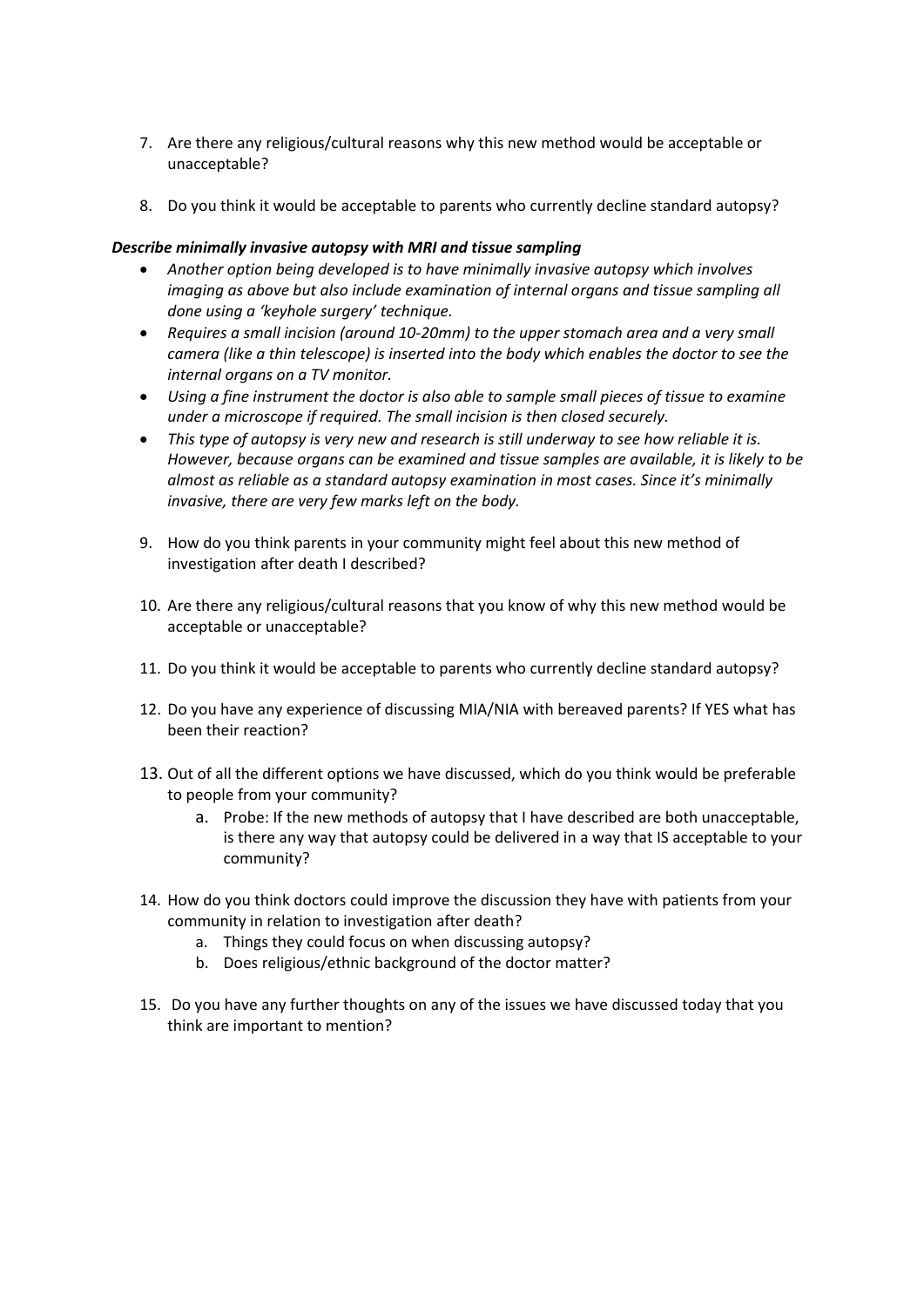# **Focus group topic guide**

# **Introduction**

- Welcome everyone to the group
- Explain reason for being here today
- Doesn't matter if they don't know anything about post-mortem or have never had any experience of having to make a decision about PM, your views and experiences are equally valid
- Some of the things we will discuss today will be very personal. There are no right or wrong answers and I hope you will feel free to express your views and respect the views of everyone else
- I would also ask you to keep all comments made during the focus group confidential and not discuss what happened during the focus group outside the meeting.
- Using a tape recorder to record our conversation because it is difficult for me to write down everything you say and we wish to write up a report of this study to publish in academic journals and a report. Your names and personal details will not be mentioned in any report.
- Please try to speak one at a time so that I can follow what is being said.

Go around room say your name

1. Start by asking if anyone in the room has any experience of PM, either of an adult or a child or baby. Does anyone want to say anything about their experience?

## **Discussion around standard PM**

- *Following death in childhood, or the death of a baby, either during pregnancy (stillbirth), after birth (infant death) or following termination of pregnancy for an abnormality, many parents want an answer to the question 'why did this happen?', and 'will it happen again?'.*
- *In order to try and answer these questions, the doctor may think it would be useful to perform an investigation known as a post mortem examination (also known as an autopsy examination).*
- *This usually involves a procedure like an operation in which all parts of the body can be examined in detail, including the internal organs (lungs, heart etc).*
- *A large incision (cut) is made in the chest and stomach and each organ is then removed and examined.*
- *Depending on the circumstances an incision may also be made around the head so that the brain can be removed and examined. In most cases the doctor will remove a small sample of tissue from these organs to examine later under a microscope. The organs are then put back and the incision is closed securely.*
- *Using this approach, in around 30-40% of cases, additional information is found which may help answer some of the questions above.*
- *This type of PM is considered the 'standard' as it is the usual procedure and may provide most information.*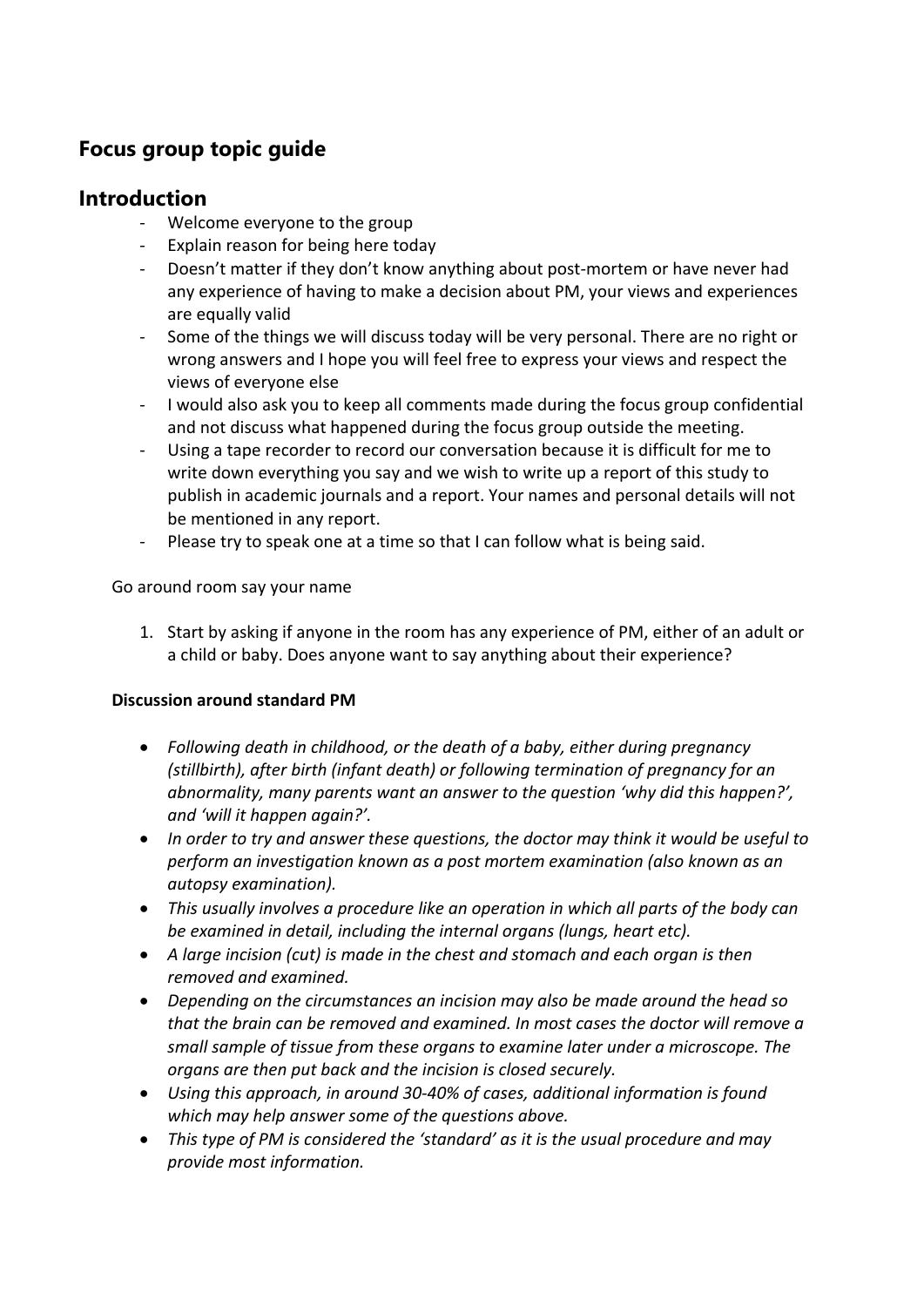- 2. What are your thoughts about standard PM?
	- a. Do you think it is a useful procedure? Why/why not?
	- b. Do you think it is important to offer people PM?
	- c. What do you see as being the main reasons for parents of consenting to PM following the death of a child or baby?
	- d. What do you see as being the main reasons for parents declining PM?
- 3. In your own community, how is PM viewed?
	- a. Is it something acceptable or considered unacceptable?
	- b. Are there any religious or cultural reasons why it might be unacceptable?
		- i. Is there any issue around religious rules
			- ii. Effects on funeral arrangements
		- iii. What if any stigma exists
	- c. Are there any reasons when it might be considered acceptable?
		- i. Multiple loses in same family?
- 4. Who would make the decision in your family about PM?
	- a. Probe: joint decision? Woman? Man? Family? Religious leader? Wider community?

## **Discussion around new methods of investigation after death**

I'm now going to describe new methods of investigation after death that have recently been developed and then ask you some questions about what you think about them.

### *Non-invasive PM using MRI*

- *Recently, a new type of investigation after death has been developed called noninvasive PM.*
- *It does not require any cuts to the body. Instead it is based around an examination of the body using a special type of imaging (like an X ray) called an MRI. It may also include examination of the placenta or testing bloods to look at genetic causes.*
- *These kinds of imaging techniques on their own can provide highly detailed information without the need for any 'invasive' testing. However, in some cases this approach alone is not as good as a standard PM, mainly because there is no tissue to examine under a microscope so might miss things like infections.*
- *However, in other cases, the detailed imaging may allow the doctors to detect things that are not usually seen at standard PM, so there may be additional advantages as well as disadvantages.*
- 5. What are your thoughts about this non-invasive method of PM?
	- a. advantages
		- i. Leaves body intact
	- b. Disadvantages
		- i. Timeframe?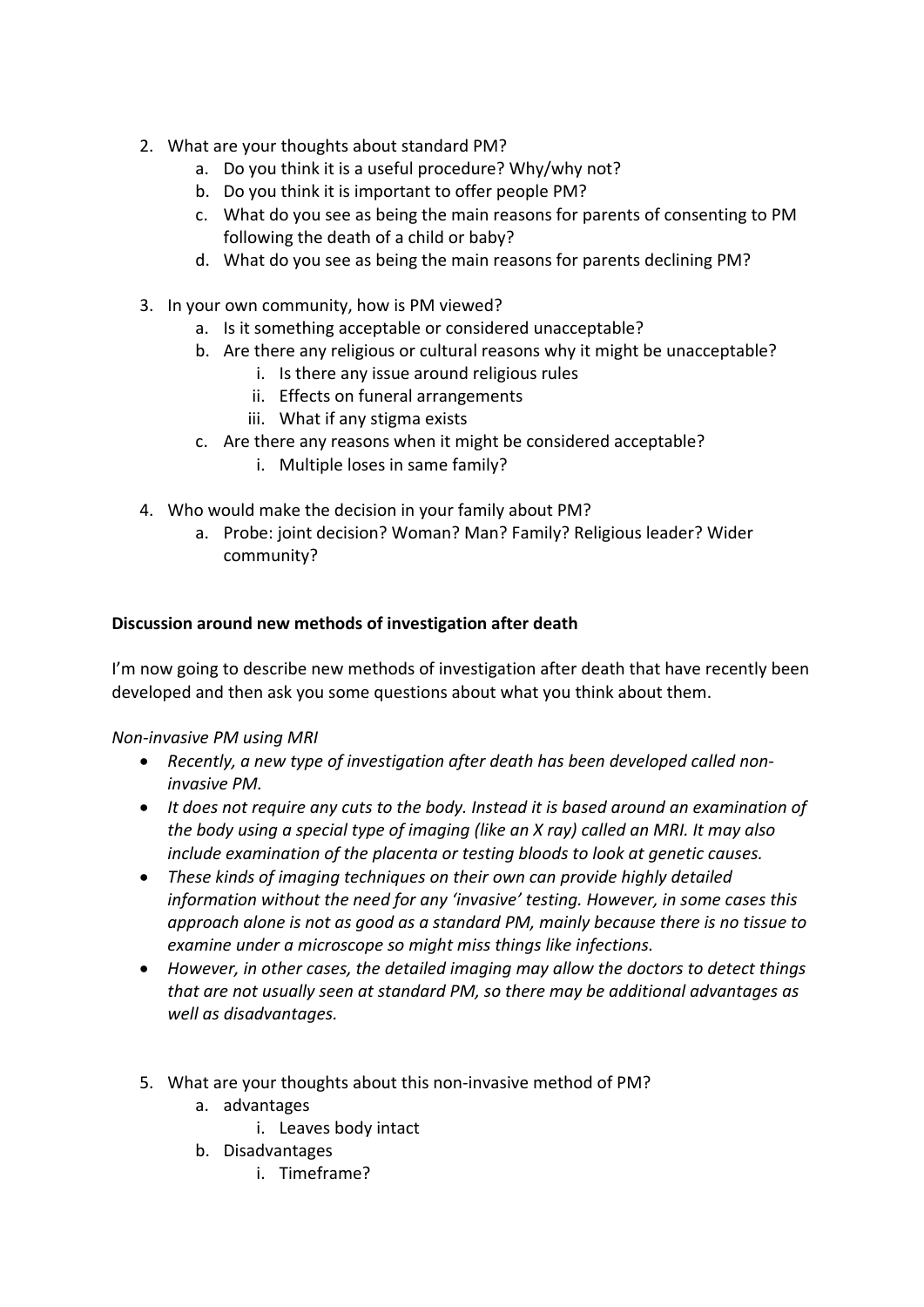- ii. Any concerns around 'imaging'?
- 6. Do you think this method is acceptable or unacceptable?
	- a. How would it be viewed in the community?
	- b. Any religious reasons why it would be acceptable or unacceptable?
	- c. Would it be acceptable to people who currently decline standard PM?

*Minimally invasive PM with MRI and tissue sampling*

- *Another option being developed is to have minimally invasive PM which involves imaging as above, but also includes examination of internal organs and tissue testing all done using a 'keyhole surgery' technique.*
- *A small incision (around 10-20mm) is made to the upper stomach area and a very small camera (like a thin telescope) is inserted into the body which enables the doctor to see the internal organs on a TV monitor.*
- *Using a fine instrument the doctor is also able to remove small pieces of tissue to examine under a microscope if required.*
- *The small cut is then closed securely and discreetly.*
- *This type of PM is very new and research is still underway to see how reliable it is. However, because organs can be examined and tissue testing is possible, it is likely to be almost as reliable as a standard PM examination in most cases.*
- *However, there may still be some cases in which a standard PM provides most information.*
- *Because there are only very small incisions on the body, this approach may be more acceptable to patients.*
- 7. What are your thoughts about this minimally invasive method of PM?
	- a. What are the possible benefits?
		- i. Less invasive doesn't remove organs from body
		- ii. Scan does not tamper with body
	- b. Disadvantages:
		- i. Tissue sampling still requires a cut
		- ii. Still might delay funeral
- 8. Do you think this method is acceptable or unacceptable?
	- a. How would it be viewed in the community?
	- b. Any religious reasons why it would be acceptable or unacceptable?
	- c. Would it be acceptable to people who currently decline standard PM?
- 9. Out of all the different options we have discussed, which do you think is preferable, if any?
- 10. Do you think you might consent to one or more of the options discussed today?
- 11. Are there any ways we could make PM acceptable, particularly to people who currently decline?